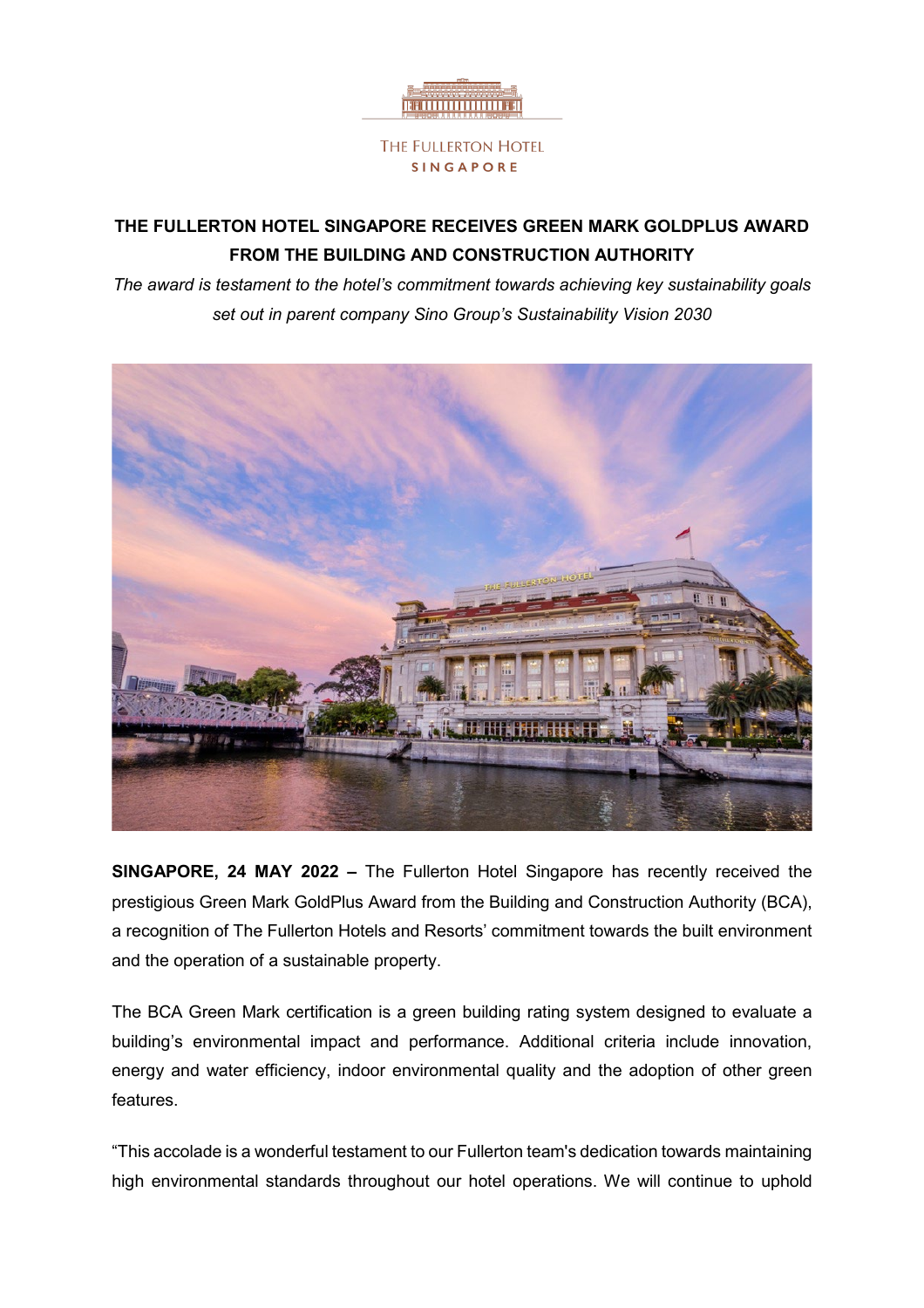

these standards and identify new opportunities to improve our carbon footprint in alignment with national roadmaps such as the Singapore Green Plan 2030 and the recently launched Hotel Sustainability Roadmap, and to actively encourage our guests to do the same," said Mr Gino Tan, Country General Manager of The Fullerton Hotels and Resorts.

The Green Mark GoldPlus award is also aligned with the hotel's commitment towards achieving key goals in the Sustainability Vision 2030 (SV2030) by Sino Group, the parent company of The Fullerton Hotels and Resorts. Launched in 2020, the SV2030 outlines sustainability goals which support the Group's vision of "Creating Better Lifescapes" through key pillars of Green Living, Innovative Design and Community Spirit. These goals include the reduction of single-use plastic consumption by 50 percent across all business lines by 2022 (from the 2017 level), and the reduction of electricity consumption by 30 percent by 2030 (from the 2012 level).

# **SUSTAINABILITY INITIATIVES AT THE FULLERTON HOTEL SINGAPORE**

The Fullerton Hotel Singapore is committed to creating a greener future through sustainable practices that have been put in place. In 2019, the Hotel signed a Plastic ACTion commitment (PACT) agreement with the World Wide Fund for Nature Singapore, committing to reduce the use of single-use plastics by 2030.

Green initiatives that have been implemented include:

- Implementation of water efficient fittings compliant to the Public Utilities Board Water Efficient Building certification, which has helped to achieve better water efficiency;
- Use of digital water sub-meters to better monitor water consumption levels in areas such as cooling towers, laundry, kitchens and the swimming pool;
- Retrofitting the hotel's air-conditioning system to Green Mark certified water-cooled chillers, which has helped to achieve better energy efficiency;
- Upgrading the lighting system to LED lights in 2021, which has helped to lower energy consumption and achieve energy savings;
- Using alternative or reusable materials to replace single-use plastic items in guestrooms, dining outlets and meeting venues, as well as eliminating the use of plastic bottles across the hotel;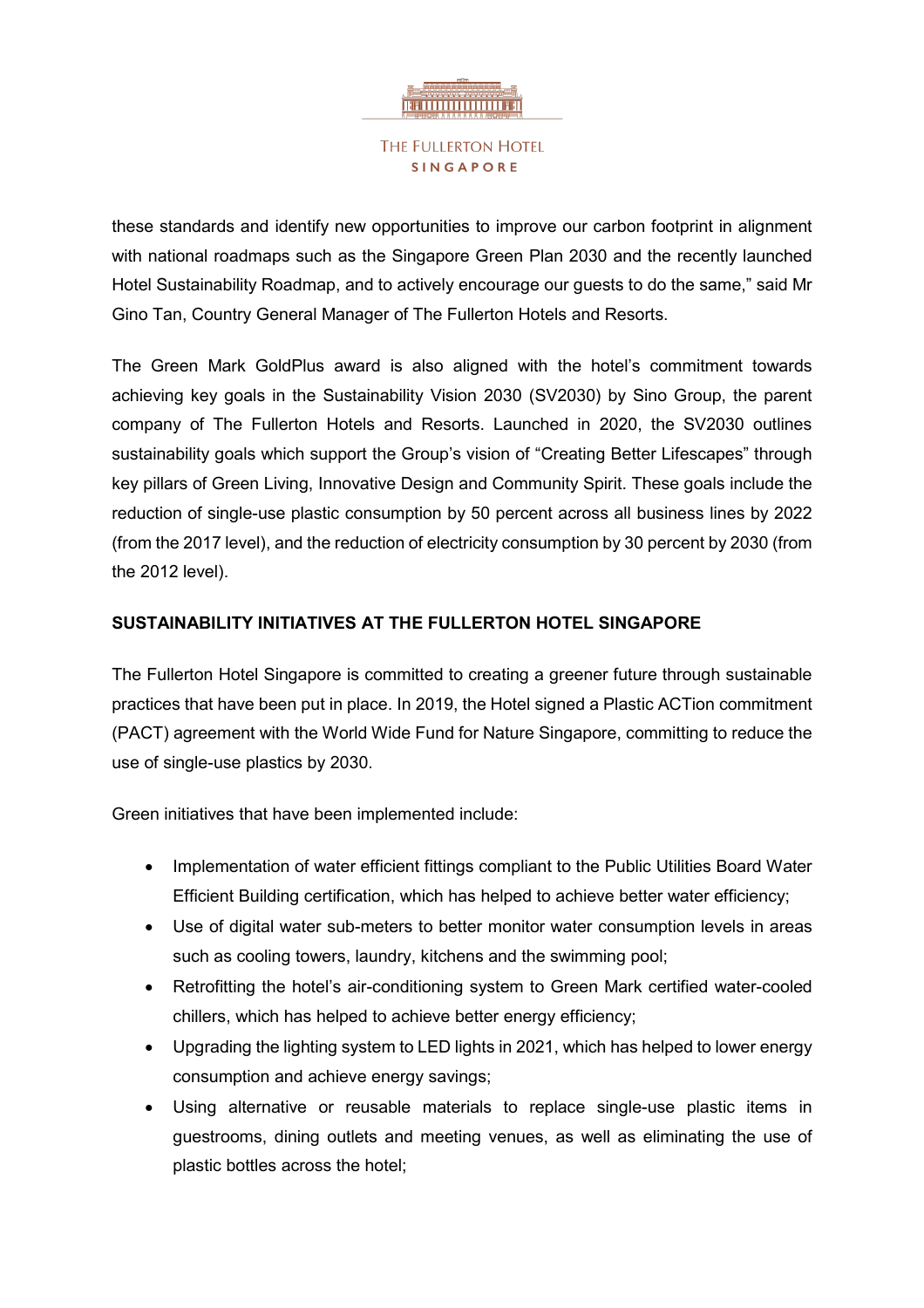

- Making waste recycling facilities available within the hotel, including guestrooms, public spaces and back-of-house areas;
- Use of products which are certified by the Singapore Green Building Council to be environmentally sustainable, including mechanical and electrical equipment such as elevators, condenser water pumps and variable speed drives, as well as coatings, paint and termite protection barriers;
- Use of a food digester in our kitchen to reduce food waste at The Fullerton Hotel Singapore;
- Electric vehicle charging station available since 2018;
- Collaborating with Clean the World to recycle used soap bars and redistribute them to developing nations. In 2021, close to 200kg of soap was recycled at The Fullerton Hotel Singapore and its sister hotel, The Fullerton Bay Hotel Singapore; and
- Incorporating biophilic features into the hotel spaces to promote the health and wellbeing of guests and employees, including indoor and outdoor greenery, a koi pond located at The Fullerton Hotel Singapore, and the Fullerton Farm where a range of fresh ingredients is grown

###

**View our high-resolution images [here.](https://fullertonhotels.sharepoint.com/:f:/s/MARCOM/EjazfOiO4xtLtL4OpcQ0rDwBX3BYuLBbDlwOBPf6jOVaqA?e=YNY55f)**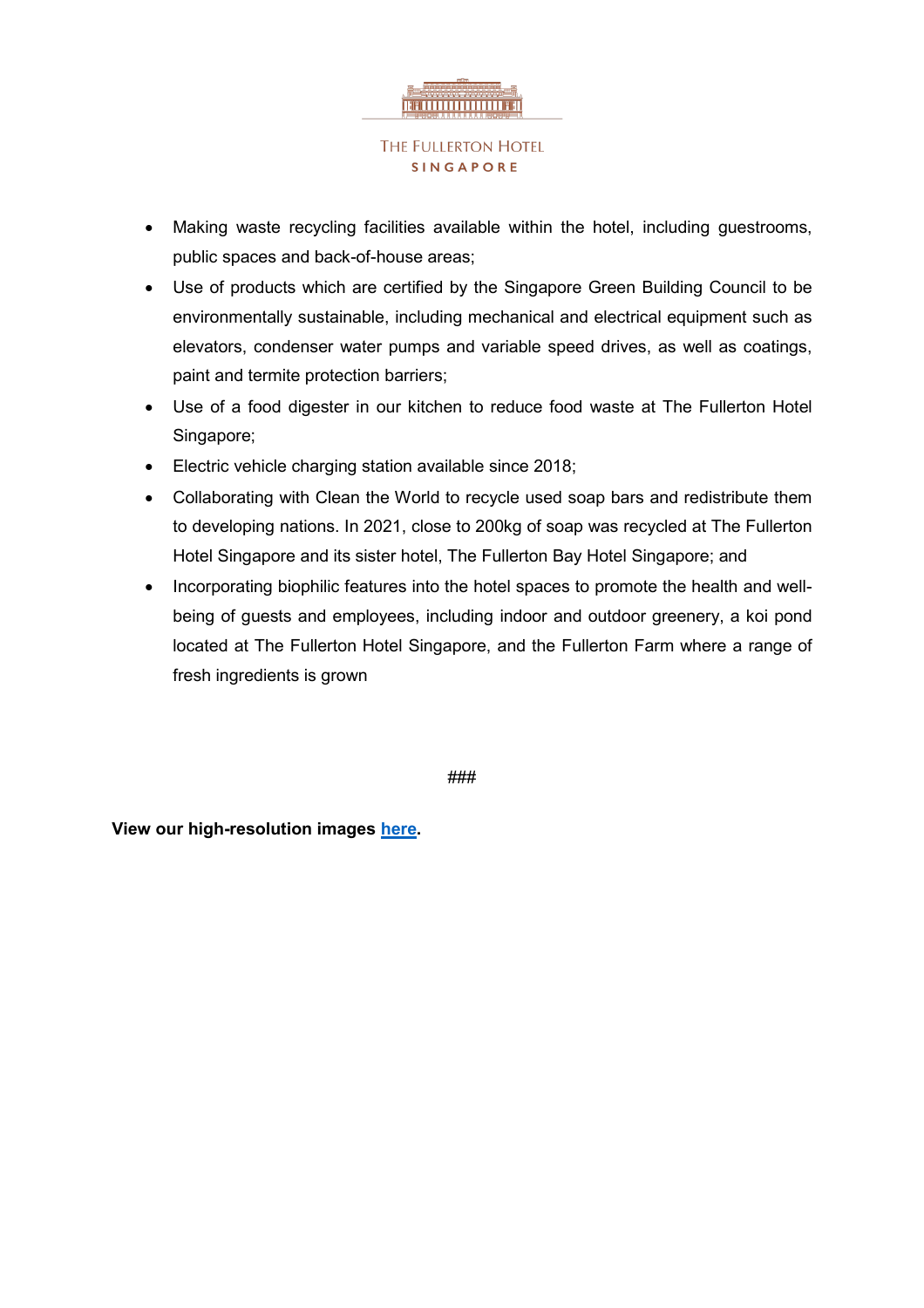

# **ABOUT THE FULLERTON HOTEL SINGAPORE**

The magnificent Fullerton Building is a grand neoclassical landmark built in 1928. Gazetted in December 2015 as a National Monument, it was once home to Singapore's General Post Office, the Exchange, Chamber of Commerce and the prestigious Singapore Club. For nearly a century, it played a pivotal role in Singapore's rich history. Today, The Fullerton Hotel Singapore has been transformed into a stunning 400-room heritage hotel in Singapore. The Fullerton Hotel Singapore is carefully designed to provide both business and leisure travellers with a sanctuary of serenity and comfort in which to retreat and rejuvenate. Located in the heart of the financial and arts districts, the hotel blends rich heritage with contemporary style and personalised service to offer guests a world-class accommodation experience.

Epicureans can enjoy exquisite Chinese cuisine at Jade restaurant or a traditional afternoon tea in the sunlit atrium of The Courtyard. On Fridays and Saturdays, Town Restaurant serves a free-flowing dinner feast of international and hawker dishes, and on Sunday, a resplendent Brunch. Aside from the dining selections, guests can pamper themselves with treatments at The Fullerton Spa. The Fullerton's online shop (shop.fullertonhotels.com) features well-loved local dishes, Jade's Chinese signature dishes, French specialties from La Brasserie, gourmet packages for celebrations and gifting, e-vouchers and more, available for delivery or selfcollection.

The Fullerton Hotel Singapore is affiliated with Preferred Hotels & Resorts, which represents a global portfolio of independent hotels and independent hotel experiences. fullertonhotels.com

### **SOCIAL MEDIA LINKS:**

Facebook: The Fullerton Hotel Singapore Instagram: @fullertonhotelsg Hashtag: #FullertonHotelSingapore #FullertonSG #FullertonExperiences #FullertonStories